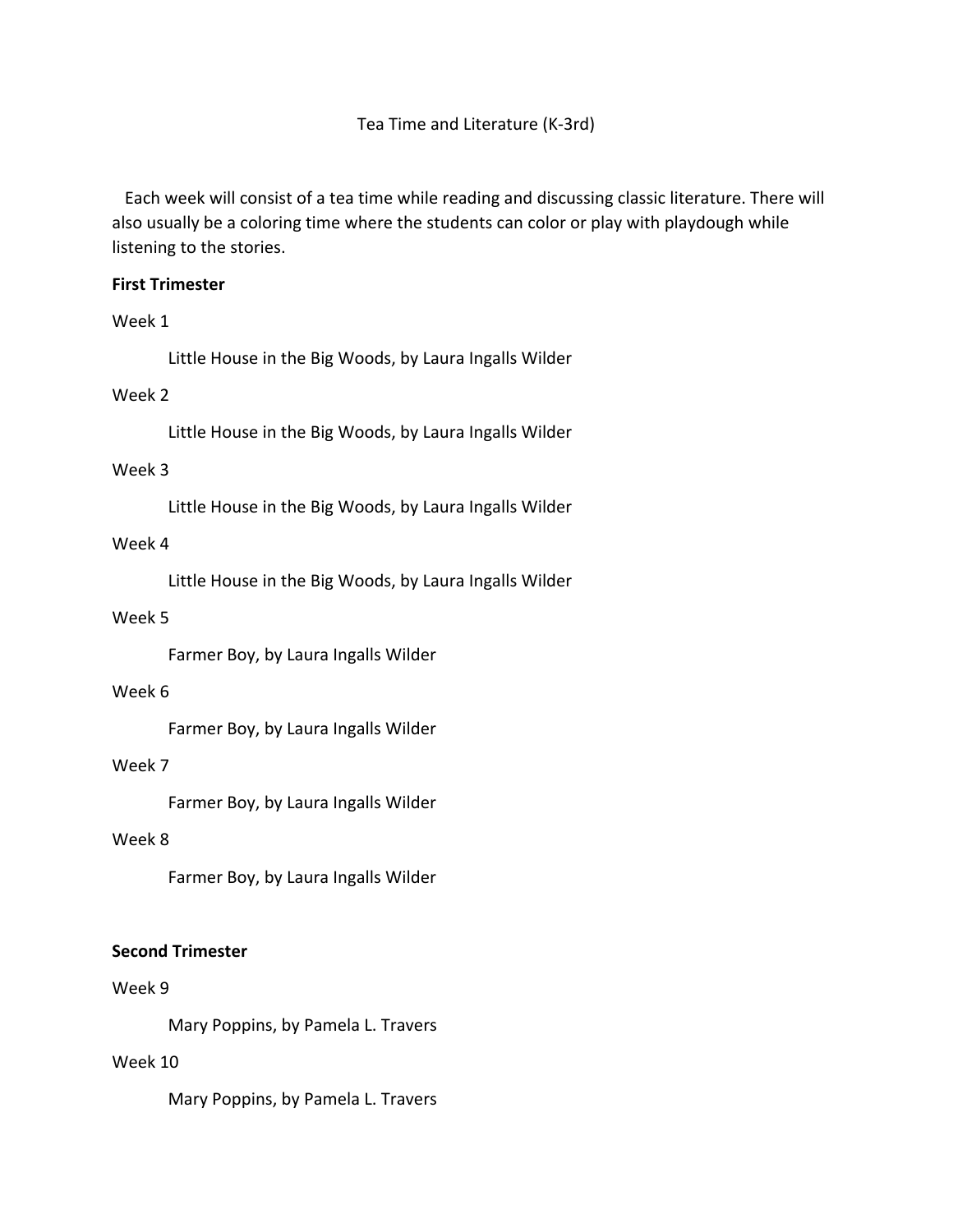# Week 11

Mary Poppins, by Pamela L. Travers

# Week 12

Mary Poppins, by Pamela L. Travers

#### Week 13

The Boxcar Children, by Gertrude C. Warner

### Week 14

The Boxcar Children, by Gertrude C. Warner

## Week 15

The Boxcar Children, by Gertrude C. Warner

#### Week 16

The Boxcar Children, by Gertrude C. Warner

#### **Third Trimester**

#### Week 17

Peter Pan, by J. M. Barrie

#### Week 18

Peter Pan, by J. M. Barrie

#### Week 19

Peter Pan, by J. M. Barrie

#### Week 20

Peter Pan, by J. M. Barrie

## Week 21

Mr. Popper's Penguins, Florance and Richard Atwater

# Week 22

Mr. Popper's Penguins, Florance and Richard Atwater

## Week 23

Mr. Popper's Penguins, Florance and Richard Atwater